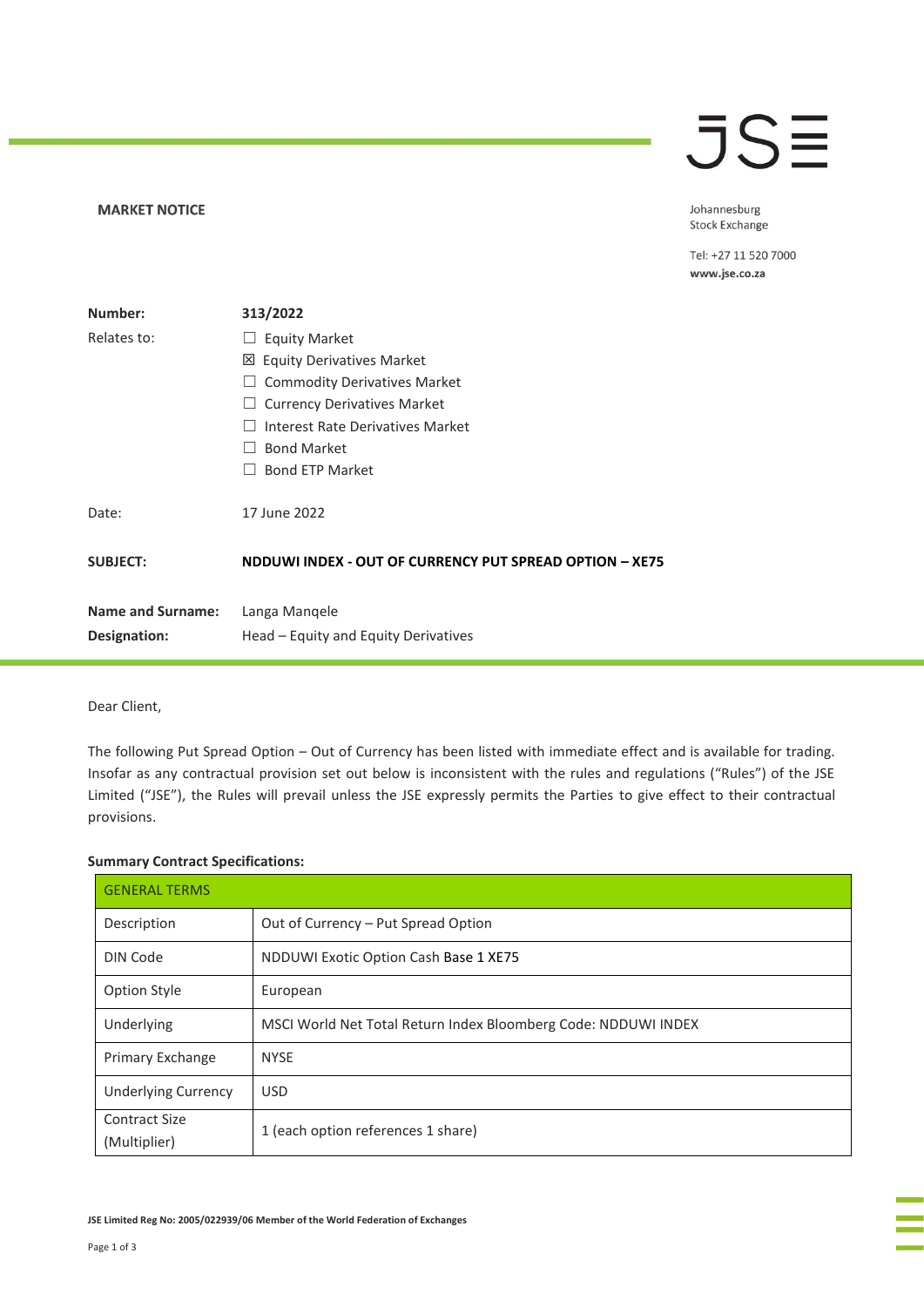# $JSE$

÷

à,

| <b>Expiration Date</b>                   | 20 March 2023 (Further expiration dates may be added upon request)                                                                                                                                    |
|------------------------------------------|-------------------------------------------------------------------------------------------------------------------------------------------------------------------------------------------------------|
| Settlement Method                        | Cash Settled                                                                                                                                                                                          |
| Minimum Price<br>Movement                | ZAR 0.01                                                                                                                                                                                              |
| Quotations                               | 0.00 (Two decimal places)                                                                                                                                                                             |
| <b>TERMS &amp; CONDITIONS - OPTION 1</b> |                                                                                                                                                                                                       |
| Type                                     | Put                                                                                                                                                                                                   |
| <b>Buyer</b>                             | The Long Party to the Can-Do Option                                                                                                                                                                   |
| Seller                                   | The Short Party to the Can-Do Option                                                                                                                                                                  |
| <b>Strike Price</b>                      | USD 7582.31                                                                                                                                                                                           |
| <b>TERMS &amp; CONDITIONS - OPTION 2</b> |                                                                                                                                                                                                       |
| <b>Type</b>                              | Put                                                                                                                                                                                                   |
| <b>Buyer</b>                             | The Short Party to the Can-Do Option                                                                                                                                                                  |
| Seller                                   | The Long Party to the Can-Do Option                                                                                                                                                                   |
| <b>Strike Price</b>                      | USD 6824.08                                                                                                                                                                                           |
|                                          |                                                                                                                                                                                                       |
| PROCEDURE FOR EXERCISE                   |                                                                                                                                                                                                       |
| <b>Automatic Exercise</b>                | Applicable                                                                                                                                                                                            |
| Valuation and                            | Official closing time as published by the Underlying Listed Exchange on the Final Valuation                                                                                                           |
| <b>Expiration Time</b>                   | Date                                                                                                                                                                                                  |
|                                          | Note: If the official closing time of the underlying exchange falls outside the JSE trading hours,<br>the contract will close-out on the following JSE business day using the previous day's official |
|                                          | closing price                                                                                                                                                                                         |
| <b>Final Valuation Date</b>              | 17 March 2023                                                                                                                                                                                         |
| <b>Expiration Date</b>                   | 20 March 2023                                                                                                                                                                                         |
| Reference Price                          | Official closing price as published by the Underlying Exchange on the Final Valuation Date                                                                                                            |
| <b>Expiration Currency</b>               | Arithmetic average of 10 iterations of the Underlying Currency spot price taken every 30                                                                                                              |
| Reference (FX)                           | seconds for a period of 5 minutes on the Expiration Date, commencing 09:55am ending at                                                                                                                |
|                                          | 10:00am New York time.                                                                                                                                                                                |
| <b>SETTLEMENT TERMS</b>                  |                                                                                                                                                                                                       |
| Cash Settlement                          | Applicable                                                                                                                                                                                            |
| Settlement Currency                      | South African Rand (ZAR)                                                                                                                                                                              |
| Cash Settlement<br>Amount                | The amount determined on the Valuation Date at the Valuation Time, in accordance with the<br>following formula:                                                                                       |